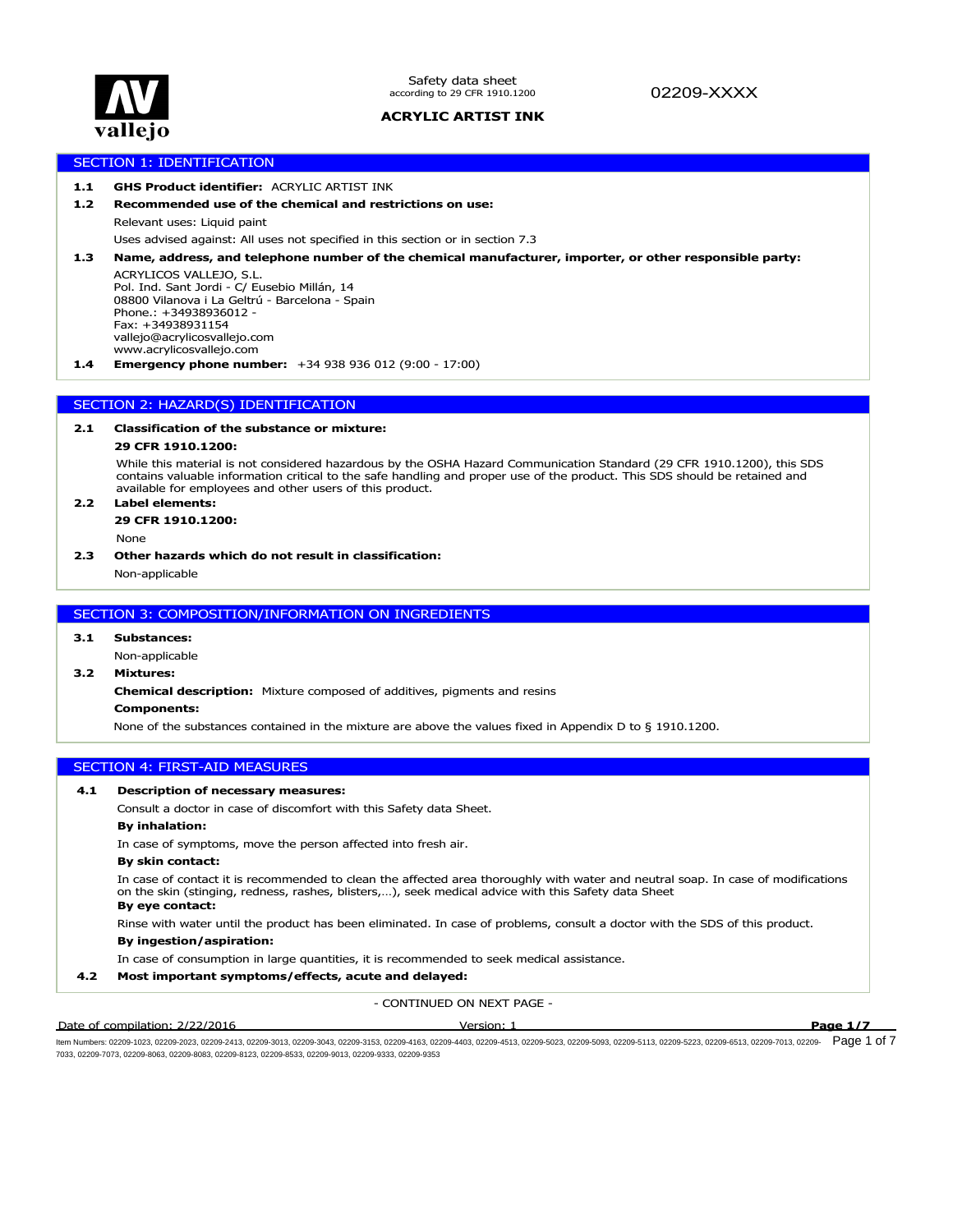

Safety data sheet according to 29 CFR 1910.1200

# **ACRYLIC ARTIST INK**

# SECTION 4: FIRST-AID MEASURES (continued)

Acute and delayed effects are indicated in sections 2 and 11.

#### **4.3 Indication of immediate medical attention and special treatment needed, if necessary:**

Non-applicable

# SECTION 5: FIRE-FIGHTING MEASURES

#### **5.1 Suitable (and unsuitable) extinguishing media:**

Product is non-flammable, low risk of fire by the inflammability characteristics of the product in normal conditions of storage, manipulation and use. In the case of the existence of sustained combustion as a result of improper manipulation, storage or use any type of extinguishing agent can be used (ABC Powder, water,...)

#### **5.2 Specific hazards arising from the chemical:**

Due to its non-flammable nature, the product does not present a fire risk under normal conditions of storage, manipulation and use.

# **5.3 Special protective equipment and precautions for fire-fighters:**

**Additional provisions:** Depending on the magnitude of the fire it may be necessary to use full protective clothing and individual respiratory equipment. Minimum emergency facilities and equipment should be available (fire blankets, portable first aid kit,...)

As in any fire, prevent human exposure to fire, smoke, fumes or products of combustion. Only properly trained personnel should be involved in firefighting. Evacuate nonessential personnel from the fire area. Destroy any source of ignition. In case of fire, refrigerate the storage containers and tanks for products susceptible to inflammation. Avoid spillage of the products used to extinguish the fire into an aqueous medium.

# SECTION 6: ACCIDENTAL RELEASE MEASURES

#### **6.1 Personal precautions, protective equipment and emergency procedures:**

Isolate leaks provided that there is no additional risk for the people performing this task.

#### **6.2 Environmental precautions:**

This product is not classified as hazardous to the environment. Keep product away from drains, surface and underground water.

### **6.3 Methods and materials for containment and cleaning up:**

It is recommended:

Absorb the spillage using sand or inert absorbent and move it to a safe place. Do not absorb in sawdust or other combustible absorbents. For any concern related to disposal consult section 13.

# **6.4 Reference to other sections:**

See sections 8 and 13.

# SECTION 7: HANDLING AND STORAGE

#### **7.1 Precautions for safe handling:**

A.- Precautions for safe manipulation

Comply with the current standards 29 CFR 1910 Occupational Safety and Health Standards. Keep containers hermetically sealed. Control spills and residues, destroying them with safe methods (section 6). Avoid leakages from the container. Maintain order and cleanliness where dangerous products are used.

B.- Technical recommendations for the prevention of fires and explosions

It is recommended to transfer at a slow speed to avoid the creation of electrostatic charges that could affect flammable products. Consult section 10 for conditions and materials that should be avoided.

- C.- Technical recommendations to prevent ergonomic and toxicological risks
- Do not eat or drink during the process, washing hands afterwards with suitable cleaning products.
- D.- Technical recommendations to prevent environmental risks

It is not necessary to take special measures to prevent environmental risks. For more information see subsection 6.2

#### **7.2 Conditions for safe storage, including any incompatibilities:**

A.- Technical measures for storage

- CONTINUED ON NEXT PAGE -

#### Date of compilation: 2/22/2016 Version: 1 **Page 2/7**

ltem Numbers: 02209-1023, 02209-2023, 02209-2413, 02209-3013, 02209-3043, 02209-4153, 02209-4403, 02209-403, 02209-503, 02209-5030, 02209-503, 02209-5113, 02209-5223, 02209-5113, 02209-513, 02209-7013, 02209-513, 02209-511 7033, 02209-7073, 02209-8063, 02209-8083, 02209-8123, 02209-8533, 02209-9013, 02209-9333, 02209-9353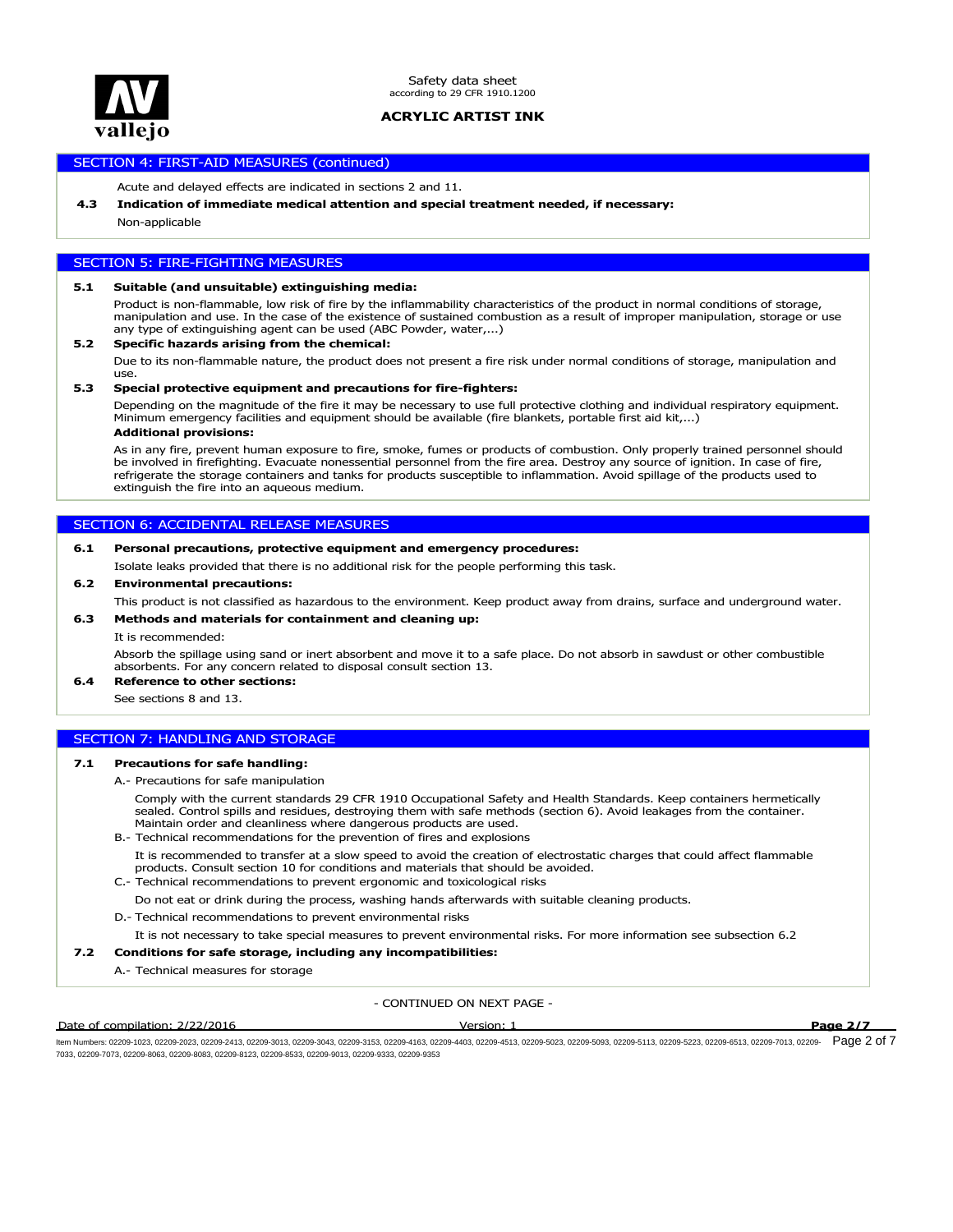

# SECTION 7: HANDLING AND STORAGE (continued)

Minimum Temp.: 41 ºF

Maximum Temp.: 86 ºF

B.- General conditions for storage

Avoid sources of heat, radiation, static electricity and contact with food. For additional information see subsection 10.5

#### **7.3 Specific end use(s):**

Except for the instructions already specified it is not necessary to provide any special recommendation regarding the uses of this product.

# SECTION 8: EXPOSURE CONTROLS/PERSONAL PROTECTION

# **8.1 Control parameters:**

Substances whose occupational exposure limits have to be monitored in the work environment

There are no occupational exposure limits for the substances contained in the product

# **8.2 Appropriate engineering controls:**

A.- Individual protection measures, such as personal protective equipment

As a preventative measure it is recommended to use basic Personal Protection Equipment. For more information on Personal Protection Equipment (storage, use, cleaning, maintenance, class of protection,…) consult the information leaflet provided by the manufacturer. For more information see subsection 7.1. All information contained herein is a recommendation, the information on clothing performance must be combined with professional judgment, and a clear understanding of the clothing application, to provide the best protection to the worker. All chemical protective clothing use must be based on a hazard assessment to determine the risks for exposure to chemicals and other hazards. Conduct hazard assessments in accordance with 29 CFR 1910.132.

B.- Respiratory protection

The use of protection equipment will be necessary if a mist forms or if the occupational exposure limits are exceeded.

C.- Specific protection for the hands

| Pictogram                                   | <b>PPE</b>                            | Remarks                                                                                                                                                                                                                                                                                     |
|---------------------------------------------|---------------------------------------|---------------------------------------------------------------------------------------------------------------------------------------------------------------------------------------------------------------------------------------------------------------------------------------------|
| <b>MARY</b><br>Mandatory hand<br>protection | Protective gloves against minor risks | Replace gloves in case of any sign of damage. For prolonged periods of exposure<br>to the product for professional /industrial users, we recommend using chemical<br>protection gloves. Use gloves in accordance with manufacturer 's use limitations<br>and OSHA standard 1910.138 (29CFR) |

As the product is a mixture of several substances, the resistance of the glove material can not be calculated in advance with total reliability and has therefore to be checked prior to the application

#### D.- Ocular and facial protection

| Clean daily and disinfect periodically according to the manufacturer 's instructions.<br>Panoramic glasses against splash/projections.<br>use limitations and OSHA standard 1910.133 (29CFR)<br>Protección obligatoria<br>de la cara | Pictogram | <b>PPE</b> | Remarks                                                                             |
|--------------------------------------------------------------------------------------------------------------------------------------------------------------------------------------------------------------------------------------|-----------|------------|-------------------------------------------------------------------------------------|
|                                                                                                                                                                                                                                      |           |            | Use if there is a risk of splashing. Use this PPE in accordance with manufacturer's |

|                                   | E.- Boally protection                                      |                      |                                               |  |  |  |
|-----------------------------------|------------------------------------------------------------|----------------------|-----------------------------------------------|--|--|--|
|                                   | Pictogram                                                  | <b>PPE</b>           | Remarks                                       |  |  |  |
|                                   |                                                            | Work clothing        | Replace before any evidence of deterioration. |  |  |  |
|                                   |                                                            | Anti-slip work shoes | Replace before any evidence of deterioration. |  |  |  |
| F.- Additional emergency measures |                                                            |                      |                                               |  |  |  |
|                                   | It is not necessary to take additional emergency measures. |                      |                                               |  |  |  |

### - CONTINUED ON NEXT PAGE -

#### Date of compilation: 2/22/2016 Version: 1 **Page 3/7**

ltem Numbers: 02209-1023, 02209-2023, 02209-2413, 02209-3013, 02209-3043, 02209-4153, 02209-4403, 02209-403, 02209-503, 02209-5030, 02209-503, 02209-5113, 02209-5113, 02209-5113, 02209-5113, 02209-7013, 02209-513, 02209-51 7033, 02209-7073, 02209-8063, 02209-8083, 02209-8123, 02209-8533, 02209-9013, 02209-9333, 02209-9353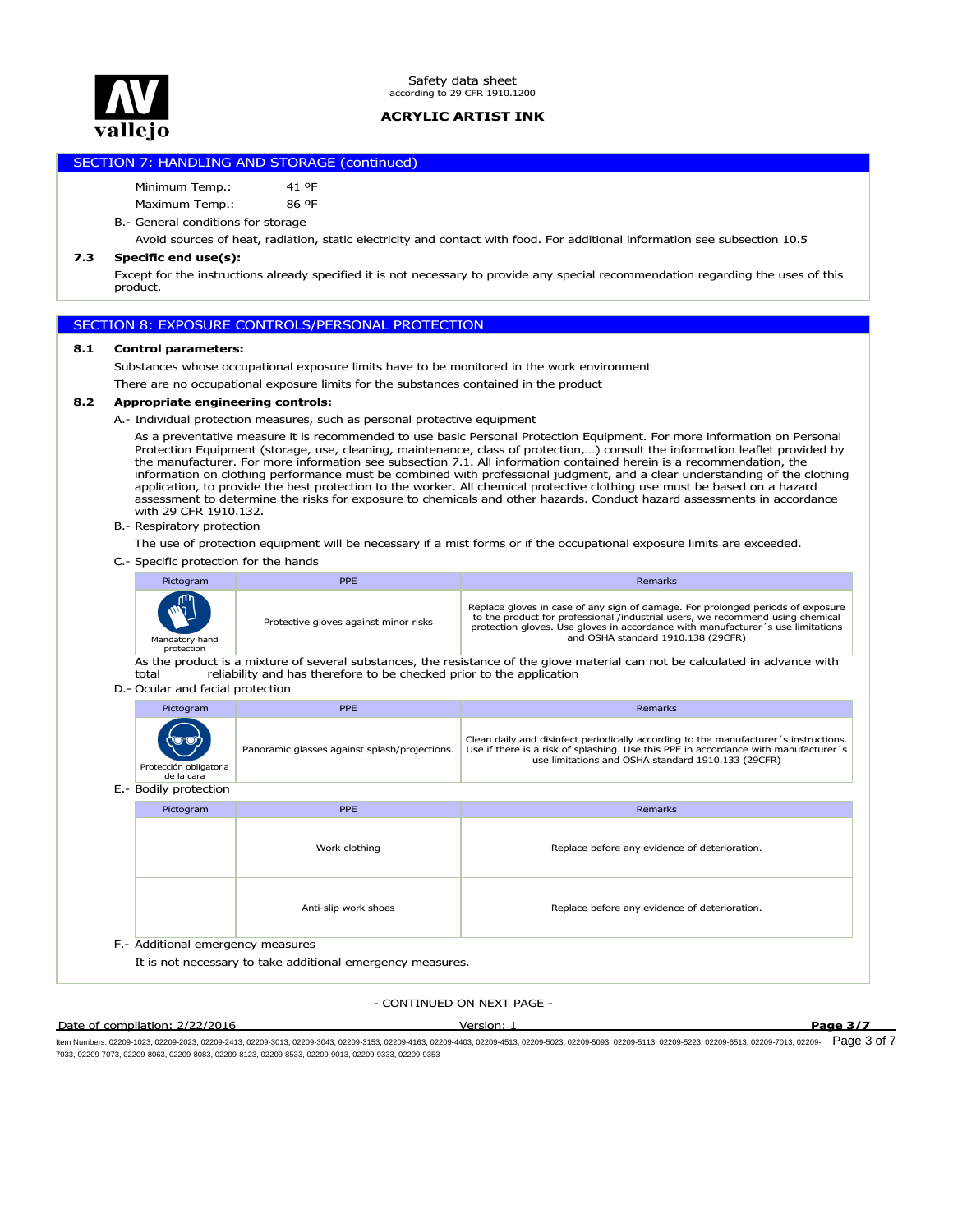

# SECTION 8: EXPOSURE CONTROLS/PERSONAL PROTECTION (continued)

#### **Environmental exposure controls:**

In accordance with the community legislation for the protection of the environment it is recommended to avoid environmental spillage of both the product and its container. For additional information see subsection 7.1.D

# SECTION 9: PHYSICAL AND CHEMICAL PROPERTIES

| 9.1 | Information on basic physical and chemical properties:                                             |                            |          |  |
|-----|----------------------------------------------------------------------------------------------------|----------------------------|----------|--|
|     | For complete information see the product datasheet.                                                |                            |          |  |
|     | <b>Appearance:</b>                                                                                 |                            |          |  |
|     | Physical state at 68 °F:                                                                           | Liquid                     |          |  |
|     | Appearance:                                                                                        | Fluid                      |          |  |
|     | Color:                                                                                             | Characteristic             |          |  |
|     | Odor:                                                                                              | Characteristic             |          |  |
|     | Odour threshold:                                                                                   | Non-applicable *           |          |  |
|     | <b>Volatility:</b>                                                                                 |                            |          |  |
|     | Boiling point at atmospheric pressure:                                                             | 229 °F                     |          |  |
|     | Vapour pressure at 68 °F:                                                                          | 2273 Pa                    |          |  |
|     | Vapour pressure at 122 °F:                                                                         | 11908 Pa (12 kPa)          |          |  |
|     | Evaporation rate at 68 °F:                                                                         | Non-applicable *           |          |  |
|     | <b>Product description:</b>                                                                        |                            |          |  |
|     | Density at 68 °F:                                                                                  | 1191 kg/m <sup>3</sup>     |          |  |
|     | Relative density at 68 °F:                                                                         | 1.211                      |          |  |
|     | Dynamic viscosity at 68 °F:                                                                        | 150 - 350 cP               |          |  |
|     | Kinematic viscosity at 68 °F:                                                                      | Non-applicable *           |          |  |
|     | Kinematic viscosity at 104 °F:                                                                     | Non-applicable *           |          |  |
|     | Concentration:                                                                                     | Non-applicable *           |          |  |
|     | pH:                                                                                                | $7 - 9$                    |          |  |
|     | Vapour density at 68 °F:                                                                           | Non-applicable *           |          |  |
|     | Partition coefficient n-octanol/water 68 °F:                                                       | Non-applicable *           |          |  |
|     | Solubility in water at 68 °F:                                                                      | Non-applicable *           |          |  |
|     | Solubility properties:                                                                             | Non-applicable *           |          |  |
|     | Decomposition temperature:                                                                         | Non-applicable *           |          |  |
|     | Melting point/freezing point:                                                                      | Non-applicable *           |          |  |
|     | Explosive properties:                                                                              | Non-applicable *           |          |  |
|     | Oxidising properties:                                                                              | Non-applicable *           |          |  |
|     | <b>Flammability:</b>                                                                               |                            |          |  |
|     | Flash Point:                                                                                       | Non Flammable (>199.4 °F)  |          |  |
|     | Flammability (solid, gas):                                                                         | Non-applicable *           |          |  |
|     | Autoignition temperature:                                                                          | 400 °F                     |          |  |
|     | Lower flammability limit:                                                                          | Non-applicable *           |          |  |
|     | Upper flammability limit:                                                                          | Non-applicable *           |          |  |
|     | <b>Explosive:</b>                                                                                  |                            |          |  |
|     | Lower explosive limit:                                                                             | Non-applicable *           |          |  |
|     | Upper explosive limit:                                                                             | Non-applicable *           |          |  |
| 9.2 | <b>Other information:</b>                                                                          |                            |          |  |
|     | Surface tension at 68 °F:                                                                          | Non-applicable *           |          |  |
|     | *Not relevant due to the nature of the product, not providing information property of its hazards. |                            |          |  |
|     |                                                                                                    | - CONTINUED ON NEXT PAGE - |          |  |
|     | Date of compilation: 2/22/2016                                                                     | <u> Version: 1</u>         | Page 4/7 |  |

ltem Numbers: 02209-1023, 02209-2023, 02209-2413, 02209-3013, 02209-3043, 02209-4153, 02209-4403, 02209-403, 02209-503, 02209-503, 02209-503, 02209-5113, 02209-5223, 02209-5113, 02209-5013, 02209-7013, 02209-513, 02209-511 7033, 02209-7073, 02209-8063, 02209-8083, 02209-8123, 02209-8533, 02209-9013, 02209-9333, 02209-9353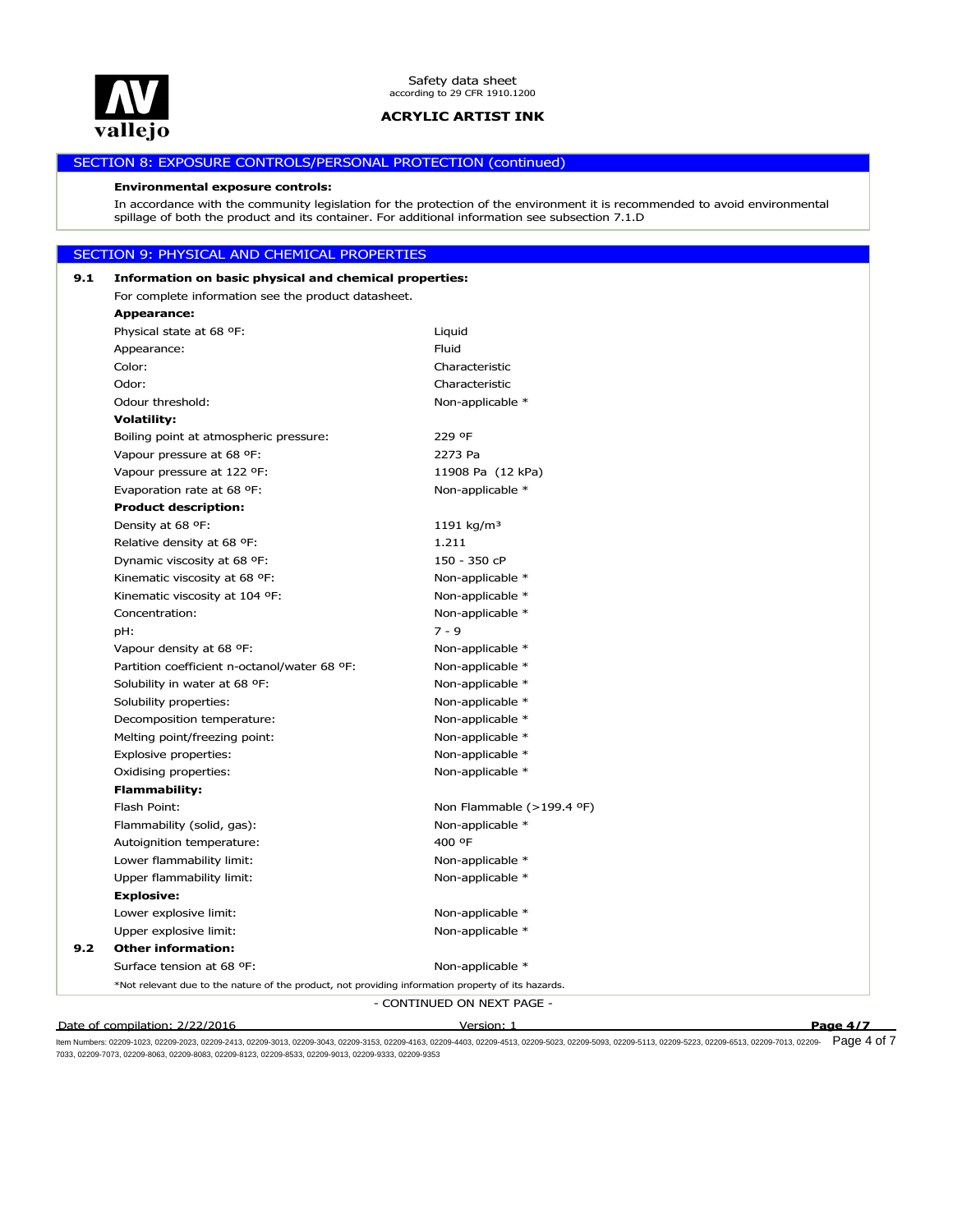

# SECTION 9: PHYSICAL AND CHEMICAL PROPERTIES (continued)

Refraction index: Non-applicable \*

\*Not relevant due to the nature of the product, not providing information property of its hazards.

# SECTION 10: STABILITY AND REACTIVITY

#### **10.1 Reactivity:**

No hazardous reactions are expected because the product is stable under recommended storage conditions. See section 7.

**10.2 Chemical stability:**

Chemically stable under the conditions of storage, handling and use.

**10.3 Possibility of hazardous reactions:**

Under the specified conditions, hazardous reactions that lead to excessive temperatures or pressure are not expected.

#### **10.4 Conditions to avoid:**

Applicable for handling and storage at room temperature:

| Shock and friction           | Contact with air | Increase in temperature | <b>Sunlight</b>       | Humidity       |  |
|------------------------------|------------------|-------------------------|-----------------------|----------------|--|
| Not applicable               | Not applicable   | Not applicable          | Not applicable        | Not applicable |  |
| 10.5 Incompatible materials: |                  |                         |                       |                |  |
| Acids                        | Water            | Combustive materials    | Combustible materials | Others         |  |

| <b>ACIOS</b>       | water          | Combustive materials | Compusuble materials | ouners                        |
|--------------------|----------------|----------------------|----------------------|-------------------------------|
| Avoid strong acids | Not applicable | Not applicable       | Not applicable       | Avoid alkalis or strong bases |
|                    |                |                      |                      |                               |

#### **10.6 Hazardous decomposition products:**

See subsection 10.3, 10.4 and 10.5 to find out the specific decomposition products. Depending on the decomposition conditions, complex mixtures of chemical substances can be released: carbon dioxide (CO2), carbon monoxide and other organic compounds.

# SECTION 11: TOXICOLOGICAL INFORMATION

#### **11.1 Information on toxicological effects:**

LD50 oral > 5000 mg/kg (rat)

#### **Dangerous health implications:**

In case of exposure that is repetitive, prolonged or at concentrations higher than recommended by the occupational exposure limits, it may result in adverse effects on health depending on the means of exposure:

A.- Ingestion (acute effect):

- Acute toxicity : Based on available data, the classification criteria are not met
- Corrosivity/Irritability: Based on available data, the classification criteria are not met
- B- Inhalation (acute effect):
	- Acute toxicity : Based on available data, the classification criteria are not met
	- Corrosivity/Irritability: Based on available data, the classification criteria are not met
- C- Contact with the skin and the eyes (acute effect):
	- Contact with the skin: Based on available data, the classification criteria are not met
	- Contact with the eyes: Based on available data, the classification criteria are not met
- D- CMR effects (carcinogenicity, mutagenicity and toxicity to reproduction):
	- Carcinogenicity: Based on available data, the classification criteria are not met
	- Mutagenicity: Based on available data, the classification criteria are not met
	- Reproductive toxicity: Based on available data, the classification criteria are not met
- E- Sensitizing effects:
	- Respiratory: Based on available data, the classification criteria are not met
- Cutaneous: Based on available data, the classification criteria are not met
- F- Specific target organ toxicity (STOT) single exposure:

Based on available data, the classification criteria are not met

G- Specific target organ toxicity (STOT)-repeated exposure:

#### - CONTINUED ON NEXT PAGE -

Date of compilation: 2/22/2016 Version: 1 **Page 5/7**

ltem Numbers: 02209-1023, 02209-2023, 02209-2413, 02209-3013, 02209-3043, 02209-3153, 02209-4163, 02209-403, 02209-503, 02209-5030, 02209-503, 02209-5113, 02209-5223, 02209-5113, 02209-513, 02209-7013, 02209-513, 02209-511 7033, 02209-7073, 02209-8063, 02209-8083, 02209-8123, 02209-8533, 02209-9013, 02209-9333, 02209-9353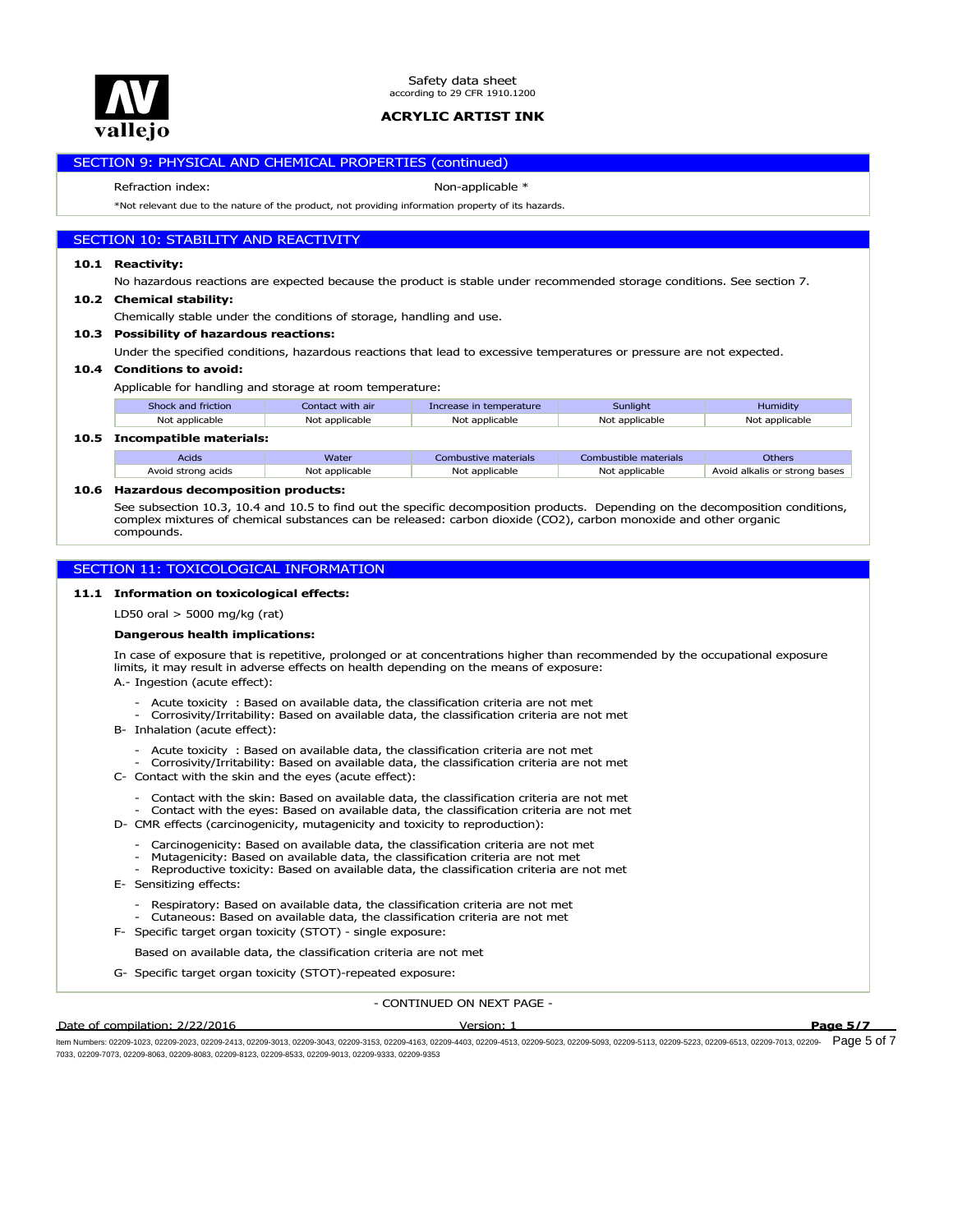

# SECTION 11: TOXICOLOGICAL INFORMATION (continued)

- Specific target organ toxicity (STOT)-repeated exposure: Based on available data, the classification criteria are not met - Skin: Based on available data, the classification criteria are not met, as it does not contain substances classified as
- H- Aspiration hazard: dangerous for this effect. For more information see section 3.

Based on available data, the classification criteria are not met

#### **Other information:**

Non-applicable

#### **Specific toxicology information on the substances:**

Not available

#### SECTION 12: ECOLOGICAL INFORMATION

The experimental information related to the eco-toxicological properties of the product itself is not available

- **12.1 Ecotoxicity (aquatic and terrestrial, where available):**
	- Not available
- Not available **12.2 Persistence and degradability:**
- **12.3 Bioaccumulative potential:**
- Not available **12.4 Mobility in soil:**
	- Not available
- Non-applicable **12.5 Results of PBT and vPvB assessment:**
- **12.6 Other adverse effects:**

Not described

# SECTION 13: DISPOSAL CONSIDERATIONS

#### **13.1 Disposal methods:**

# **Waste management (disposal and evaluation):**

**Regulations related to waste management:** Consult the authorized waste service manager on the assessment and disposal operations. In case the container has been in direct contact with the product, it will be processed the same way as the actual product. Otherwise, it will be processed as nondangerous residue. We do not recommended disposal down the drain. See epigraph 6.2.

Legislation related to waste management:

40 CFR Part 261- IDENTIFICATION AND LISTING OF HAZARDOUS WASTE

# SECTION 14: TRANSPORT INFORMATION

This product is not regulated for transport.

# SECTION 15: REGULATORY INFORMATION

**15.1 Safety, health and environmental regulations specific for the product in question:**

- CONTINUED ON NEXT PAGE -

Date of compilation: 2/22/2016 Version: 1 **Page 6/7**

ltem Numbers: 02209-1023, 02209-2023, 02209-2413, 02209-3013, 02209-3043, 02209-3153, 02209-4163, 02209-403, 02209-403, 02209-5033, 02209-5033, 02209-5031, 02209-5223, 02209-6113, 02209-7013, 02209-7013, 02209-513, 02209-5 7033, 02209-7073, 02209-8063, 02209-8083, 02209-8123, 02209-8533, 02209-9013, 02209-9333, 02209-9353